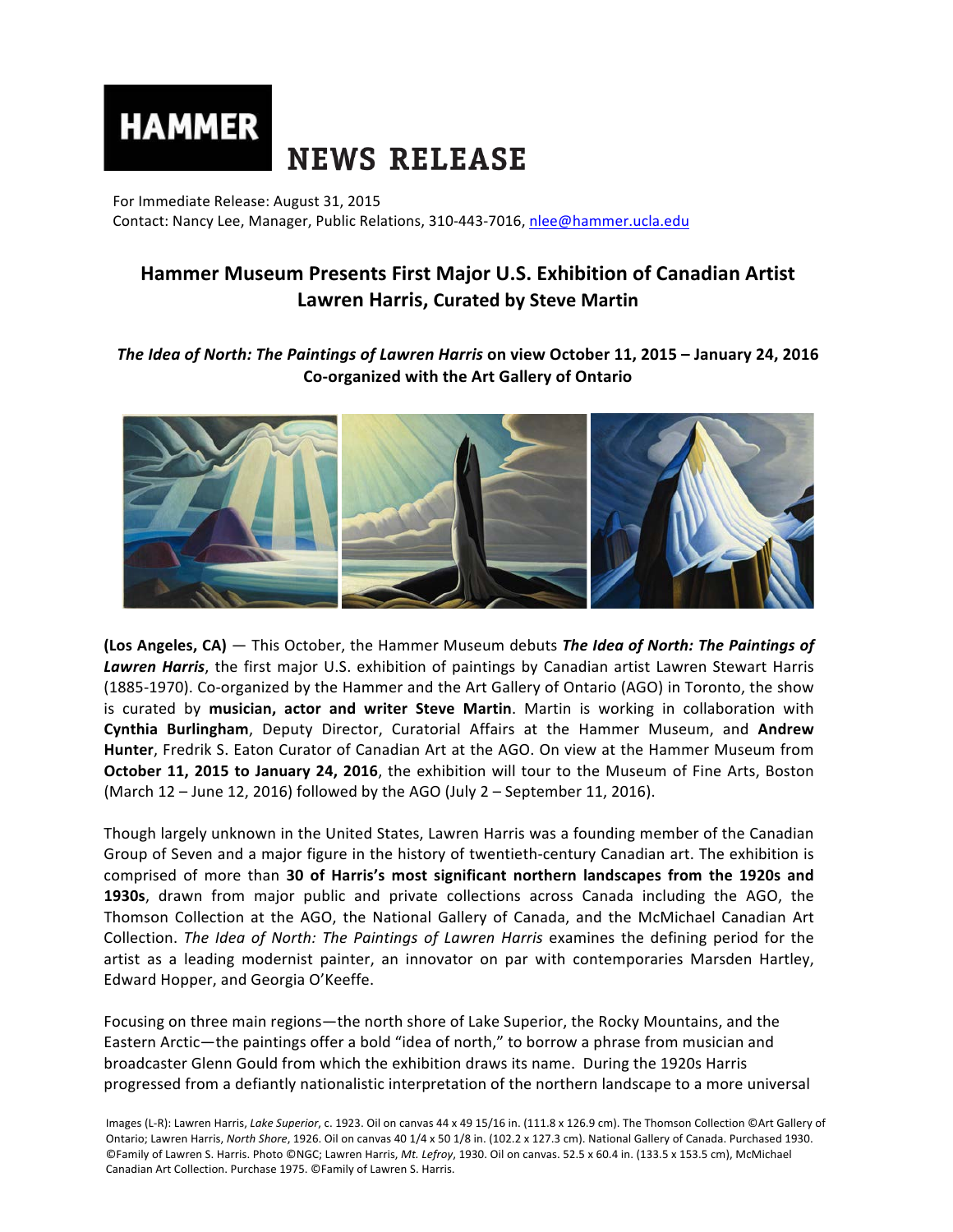conception that saw the land as a source of inspiration for a clear and refined spiritual vision. Paintings such as *North Shore, Lake Superior* (1926) and *Mt. Lefroy* (1930) remain haunting and clear statements of an individual striving to transcend the surface to a more profound reality.

Writing in the exhibition catalogue, **Steve Martin describes the significance** of this period of Harris's career: "A painter of the backwoods and the streets of Toronto, Harris went by boxcar, boat, and boot to the Canadian north, and it provided his work with the necessary elevation. He stopped making scenes of shady lanes and streets with strolling couples, and almost every living thing vanished from his pictures. He now began a series of paintings that achieved—then surpassed—his dream of a national art of Canada. But these new scenes, devoid of life except for the occasional mossy plain, are not dead. The absence of organic things in the mountains, lakes, and icebergs he now painted created a paradoxical effect: the pictures came to life."

"When Steve Martin first introduced us to Lawren Harris's paintings, I was struck by their astonishing beauty and surprised by how virtually unknown this Canadian artist is in the U.S.," said **Ann Philbin,** Director of the Hammer Museum. "Following in the tradition of artist-curated exhibitions like Robert Gober's Charles Burchfield exhibition and the ongoing Houseguest series, we invited Steve to apply his deep knowledge of twentieth-century art to introduce an American audience to Harris's work."

The exhibition is accompanied by a fully-illustrated catalogue with essays by Steve Martin, Cynthia Burlingham, Andrew Hunter, and Karen E. Quinn, senior historian and curator, art and culture at the New York State Museum, Albany. Published by DelMonico Books-Prestel, the monograph includes an artist chronology and extensive bibliography.

###

#### **ABOUT LAWREN HARRIS**

Lawren Stewart Harris was born on October 23, 1885 in Brantford, Ontario. The scion of a wealthy family, Harris grew up in a progressive yet pious household. Harris's early training took place in Berlin between 1904 and 1907, where he studied with the academic painters Fritz von Wille, Adolf Schlabitz, and Franz Skarbina and first encountered transcendental philosophy. When Harris returned to Canada in early 1908 he established himself as painter of both landscapes and urban views, attempting to synthesize a socially-conscious, internationallyrelevant but still distinctly Canadian modernist idiom. Harris also served as an active supporter and patron of the arts throughout his career, first as an early member of the Arts and Letters Club and as co-founder of the Studio Building which opened in Toronto in 1914.

Harris developed an international reputation during the spring of 1920, when he exhibited along with longtime associates Franklin Carmichael, A.Y. Jackson, Frank (later Franz) Johnston, Arthur Lismer, J.E.H. (Jim) MacDonald, and Frederick Varley as a founding member of the "Group of Seven." The group's inaugural exhibition toured eleven US cities, garnering admittedly mixed reviews from local critics but cementing these artists' central place in the history of North America modernism. Over the course of the next decade, Canada's northern wilderness, which Harris frequently visited on periodic sketching trips, became central to Harris's conception of himself as a landscape painter.

Harris met the painter Emily Carr, an ardent friend and supporter, in November 1927; during this period he also expressed increasing concern over the role abstraction would play in his future work. Harris continued to visit and paint different locations throughout the latter part of the 1920s, including Yoho National Park, Mount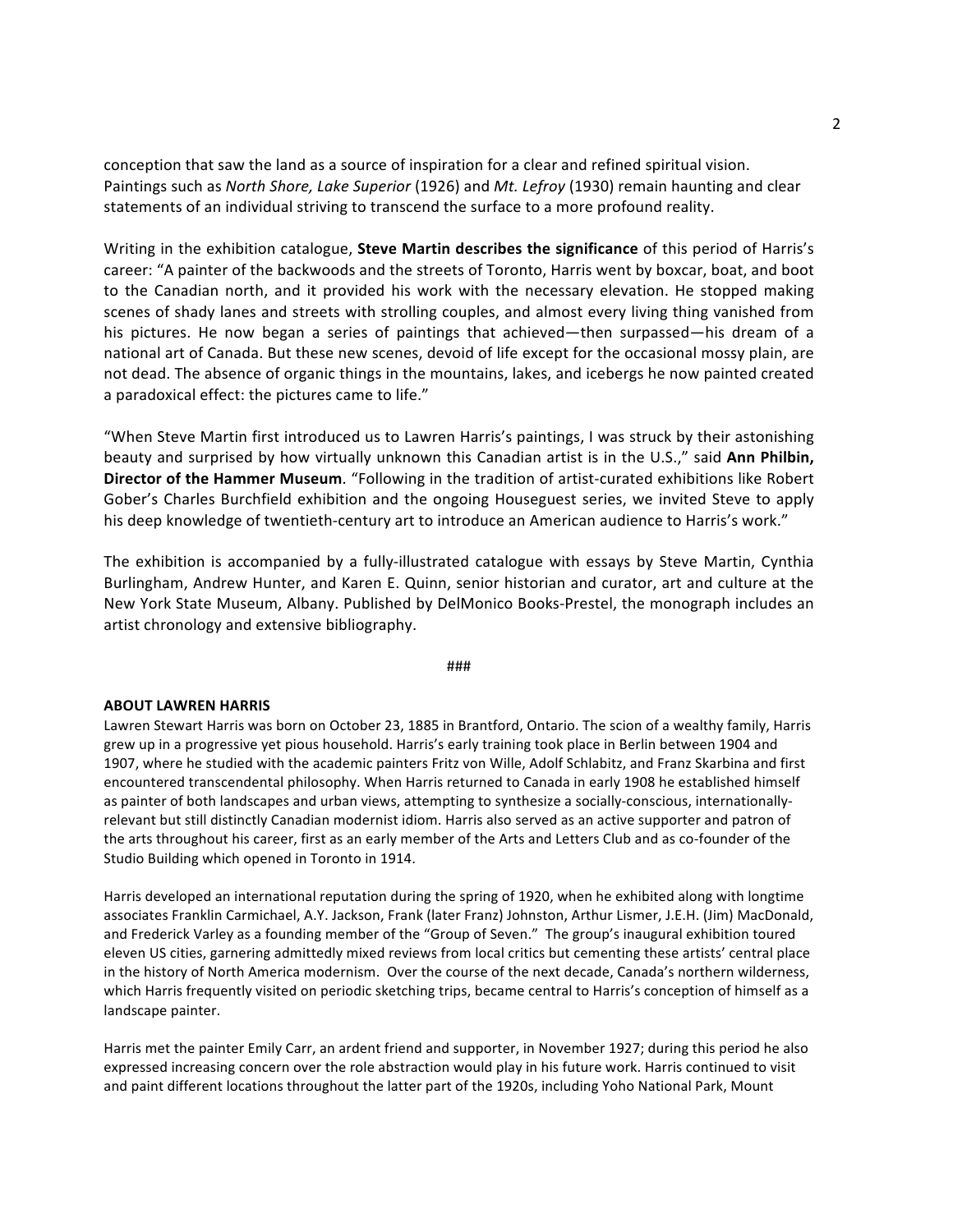Robson National Park, and Banff National Park in the Canadian Rockies, creating paintings described by his critics as spectacular "epics of solitude, chaos, and snow."<sup>1</sup> Looking for new forms of landscape, Harris traveled to the arctic as a guest of the Canadian government in 1930.

The early 1930s were a period of transition in Harris's life and work. In 1931 the final Group of Seven exhibition took place; in 1933 Harris became the founding president of the more aesthetically diverse Canadian Group of Painters. In the fall of 1934, Harris left Canada for New England, where he dedicated himself exclusively to abstract painting. Moving to Santa Fe, New Mexico in 1938, Harris became an important member of the incipient Trancendental Painting Group, which held its first exhibition in April 1939. When Harris finally returned to Canada in the mid 1940s, he was regarded as an elder statesman of Canadian art, becoming the first artist to serve on the board of the National Gallery in Ottawa and the first Canadian to be accorded a retrospective at the Art Gallery of Toronto (now the Art Gallery of Ontario) in 1948. Harris never stopped sketching in the mountains, even continuing to make treks in the Rockies until concerns for his wife's health forced him to stop. The final decade of Harris's life was marked by intermittent heart problems; he continued to paint abstract canvases as his health permitted. Harris died on January 29, 1970, just four months after the loss of his wife.

## **CREDIT**

The Idea of North: The Paintings of Lawren Harris is co-organized by the Art Gallery of Ontario and the Hammer Museum, Los Angeles, and curated by Steve Martin in collaboration with Cynthia Burlingham, Deputy Director, Curatorial Affairs, Hammer Museum, and Andrew Hunter, Fredrik S. Eaton Curator, Canadian Art, Art Gallery of Ontario.

The Hammer Museum's presentation is made possible by a generous gift from Manuela Herzer and the Herzer Foundation.

## **RELATED HAMMER PROGRAMS**

**Steve Martin & Adam Gopnik** Monday, October 5, 7:30 p.m. Exhibition curator Steve Martin discusses Lawren Harris with the essayist and staff writer for The New *Yorker*, Adam Gopnik.

#### **Exhibition Tours**

Sunday, October 25, 2 p.m. & 2:45 p.m. Cynthia Burlingham, deputy director of curatorial affairs, Hammer Museum, leads two walkthroughs of the exhibition.

## **ABOUT THE HAMMER MUSEUM**

The Hammer Museum at UCLA offers collections, exhibitions, and programs that span the classic to the contemporary in art, architecture, and design. The Hammer's international exhibition program focuses on wide-ranging thematic and monographic exhibitions, highlighting contemporary art since the 1960s and the work of emerging artists through Hammer Projects and the Hammer's biennial, Made in L.A. As a cultural center, the Hammer Museum offers nearly 300 free public programs a year, including lectures, readings, symposia, film screenings, and music performances at the Billy Wilder Theater which also houses the UCLA Film & Television Archive. The Hammer is home of the Armand Hammer Collection of American and European paintings, as well as the Armand Hammer Daumier and Contemporaries Collection and the Hammer Contemporary Collection. The Hammer Contemporary Collection focuses on art of all media since

<u> 1989 - Johann Stein, markin film yn y breninn y breninn y breninn y breninn y breninn y breninn y breninn y b</u>

<sup>1</sup> Quoted in James King, *Inward Journey: The Life of Lawren Harris*, Toronto: Thomas Allen Publishers, 2012: 209.